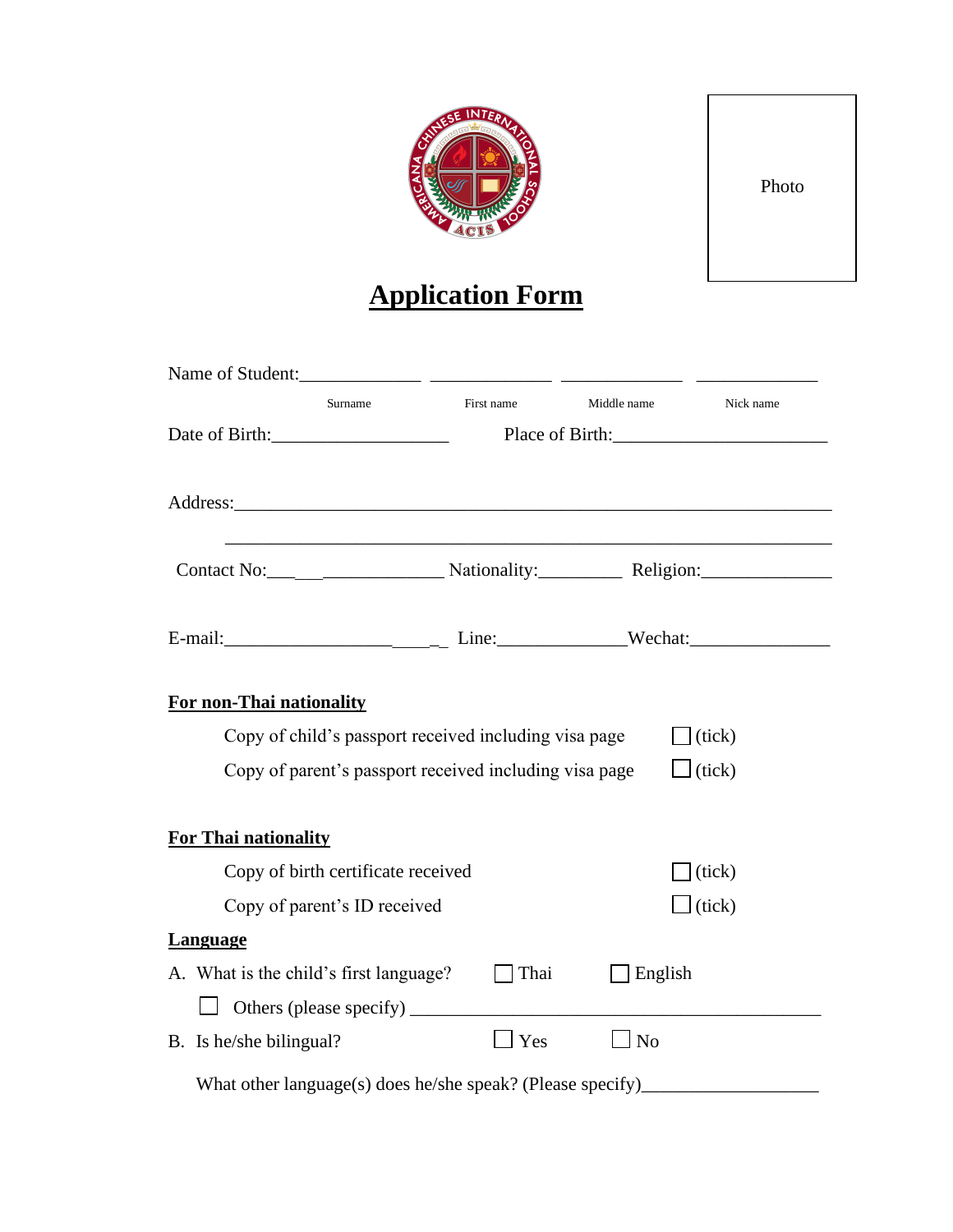## **Education History**

| <b>School Name</b> | Country | Type of school<br>(Thai or int'l) | <b>Starting</b><br>from | Studying<br>until | Year/Grade |
|--------------------|---------|-----------------------------------|-------------------------|-------------------|------------|
|                    |         |                                   |                         |                   |            |
|                    |         |                                   |                         |                   |            |
|                    |         |                                   |                         |                   |            |
|                    |         |                                   |                         |                   |            |

## **Parent's Details**

| Surname | First name             | Middle name | Nick name                               |
|---------|------------------------|-------------|-----------------------------------------|
|         |                        |             | Nationality: Passport No: Type of Visa: |
|         |                        |             |                                         |
|         |                        |             |                                         |
|         |                        |             |                                         |
|         |                        |             | E-mail: Line: Line: Wechat:             |
| Surname | First name Middle name |             | Nick name                               |
|         |                        |             | Nationality: Passport No: Type of Visa: |
|         |                        |             |                                         |
|         |                        |             |                                         |
|         |                        |             |                                         |
|         |                        |             |                                         |

## **EMERGENCY CONTACTS**

In case of an emergency we will call the parents at the number given above. If we cannot contact either parent you might wish to give us a third number whom we can contact in an emergency.

| Name of Person: | Relationship: |           |
|-----------------|---------------|-----------|
| Address:        |               |           |
| Tel (home):     | (mobile):     | (office): |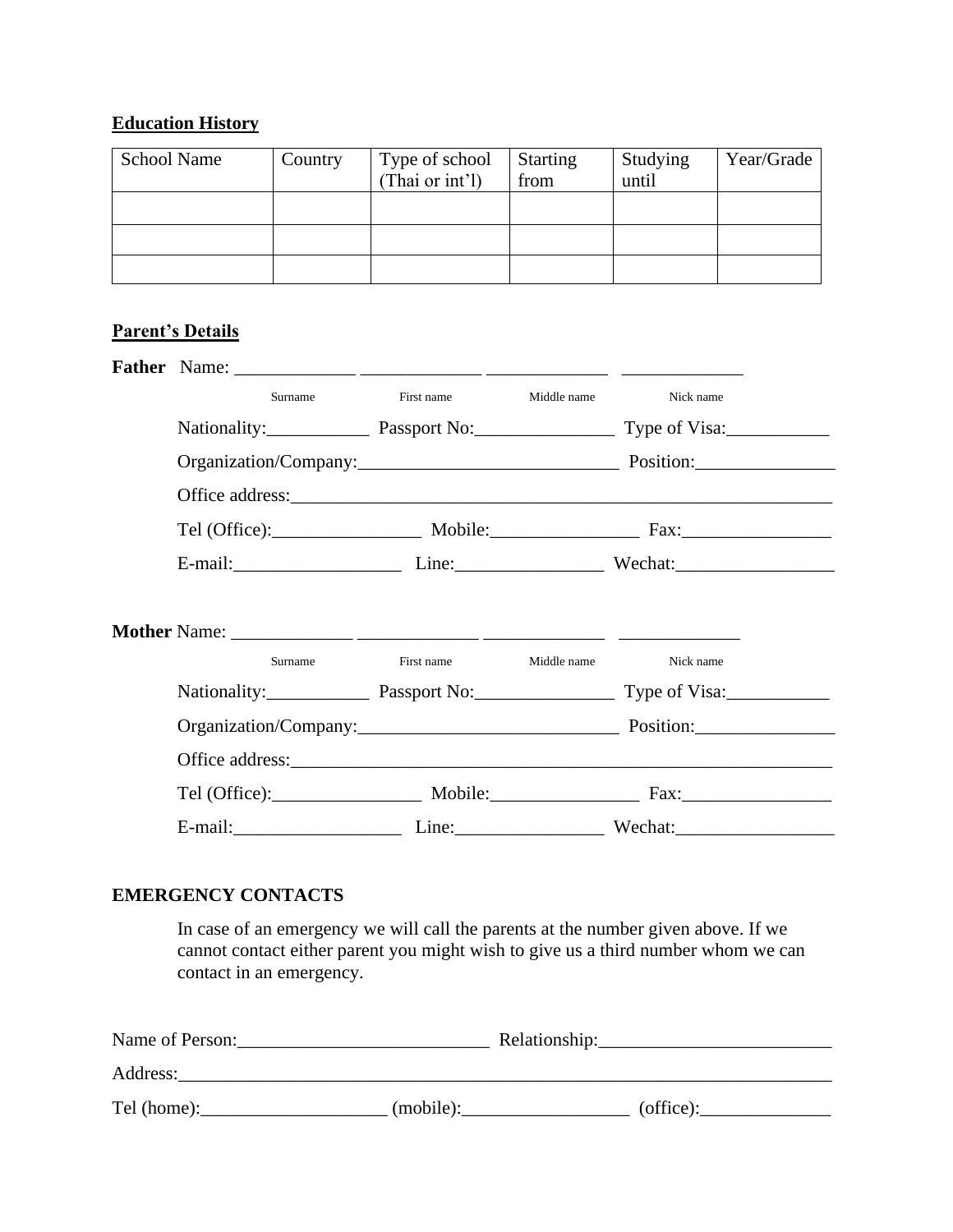| NESE INTERN<br><b>MEDICAL DETAILS</b>                                   |                 |                        |  |                                         |                     | <b>Student</b><br>Photo              |  |                       |  |
|-------------------------------------------------------------------------|-----------------|------------------------|--|-----------------------------------------|---------------------|--------------------------------------|--|-----------------------|--|
|                                                                         |                 |                        |  |                                         |                     |                                      |  | Grade: ________       |  |
|                                                                         | Surname         |                        |  | <b>First Name</b>                       |                     | <b>Nick Name</b>                     |  |                       |  |
| Date of Birth: __________(dd)________(mm)________(yyyy) Age _________   |                 |                        |  |                                         |                     |                                      |  |                       |  |
|                                                                         |                 |                        |  |                                         |                     |                                      |  |                       |  |
|                                                                         |                 |                        |  |                                         |                     | Telephone: _________________________ |  |                       |  |
| Family Hospital/ Hospital for Emergencies (mark with x)                 |                 |                        |  |                                         |                     |                                      |  |                       |  |
| Bangkok Hospital                                                        |                 | Chiang Mai Ram         |  |                                         | Lanna Hospital      |                                      |  | <b>McCormick</b>      |  |
| Sriphat Medical<br>Centre                                               |                 | Other (please list)    |  |                                         | Other (please list) |                                      |  | Other (please list)   |  |
|                                                                         |                 |                        |  |                                         |                     |                                      |  |                       |  |
| <b>Student Conditions/ Illness (mark with x)</b><br>Asthma              | <b>Diabetes</b> |                        |  | Epilepsy                                |                     |                                      |  | Allergy               |  |
|                                                                         |                 |                        |  |                                         |                     | Seizures                             |  |                       |  |
| Anaphylaxis                                                             | G6PD            |                        |  | Dermatitis                              |                     | Visual<br>impairment                 |  | Hearing<br>Impairment |  |
| Speech and<br>Language<br>Disorder/Delay                                | Physical        | <b>Disability</b>      |  | Sensory<br>Integration<br><b>Issues</b> |                     | <b>ADHD</b>                          |  | Autism/<br>Asperger's |  |
| Developmental<br>Delay                                                  |                 | <b>Travel Sickness</b> |  | Other                                   |                     | Other                                |  | Other                 |  |
| <b>DETAILS:</b><br>(Please give as<br>much information as<br>possible.) |                 |                        |  |                                         |                     |                                      |  |                       |  |

**-Does your child take any other medication, either on a regular basis or as required? Yes / No** 

**-If yes please give details in the box below:** 

| <b>Name of Medication</b> | <b>Reason for Medication</b> | Dosage | <b>Frequency</b> |
|---------------------------|------------------------------|--------|------------------|
|                           |                              |        |                  |
|                           |                              |        |                  |

*Parent/Guardian Signature*: \_\_\_\_\_\_\_\_\_\_\_\_\_\_\_\_\_\_\_\_\_\_\_\_\_\_\_\_\_\_\_\_\_\_\_\_\_\_\_\_\_\_\_ *Date:* \_\_\_\_\_\_\_\_\_\_\_\_\_\_\_\_\_\_\_

 *(Print Name):* \_\_\_\_\_\_\_\_\_\_\_\_\_\_\_\_\_\_\_\_\_\_\_\_\_\_\_\_\_\_\_\_\_\_\_\_\_\_\_\_\_\_\_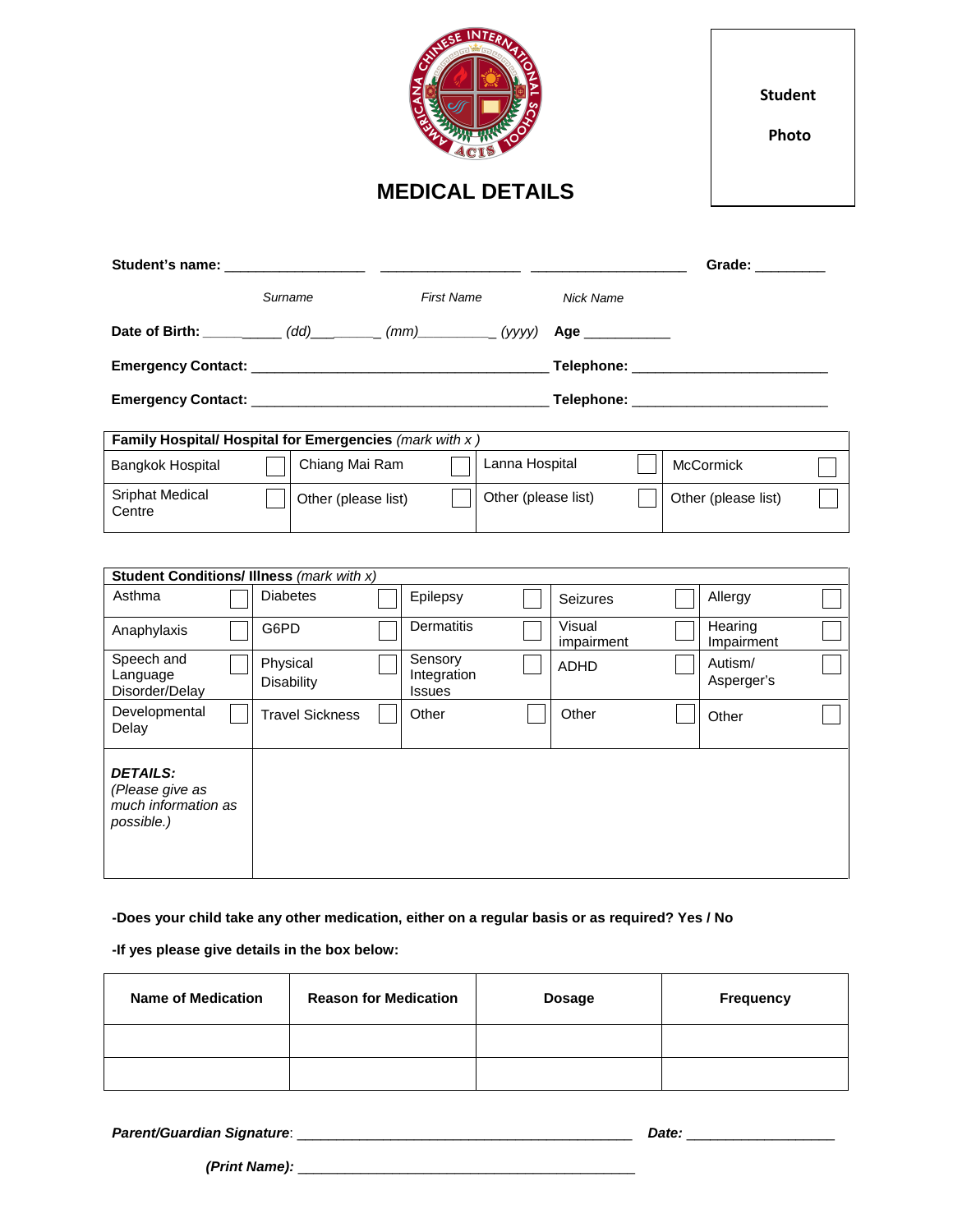

### Parent/Guardian Pick Up Student Information Form

| <b>Student Details:</b> |          | Student |
|-------------------------|----------|---------|
| Name:                   | Surname: | Photo   |
| Nickname:               | Grade:   |         |

#### **Parent/Guardian Contact details:**

| Parent/  |
|----------|
| Guardian |
| Photo    |
|          |

**Signature of Parent or Guardian** 

| <b>Home Phone Number:</b><br><u> 1980 - Jan Alexander (f. 1980)</u>                                                                         | Parent/  |
|---------------------------------------------------------------------------------------------------------------------------------------------|----------|
| <b>Work Number:</b><br><u> 1989 - Johann Stein, mars an deutscher Stein und der Stein und der Stein und der Stein und der Stein und der</u> | Guardian |
|                                                                                                                                             | Photo    |
| Relationship to student:                                                                                                                    |          |



**Signature of Parent or Guardian**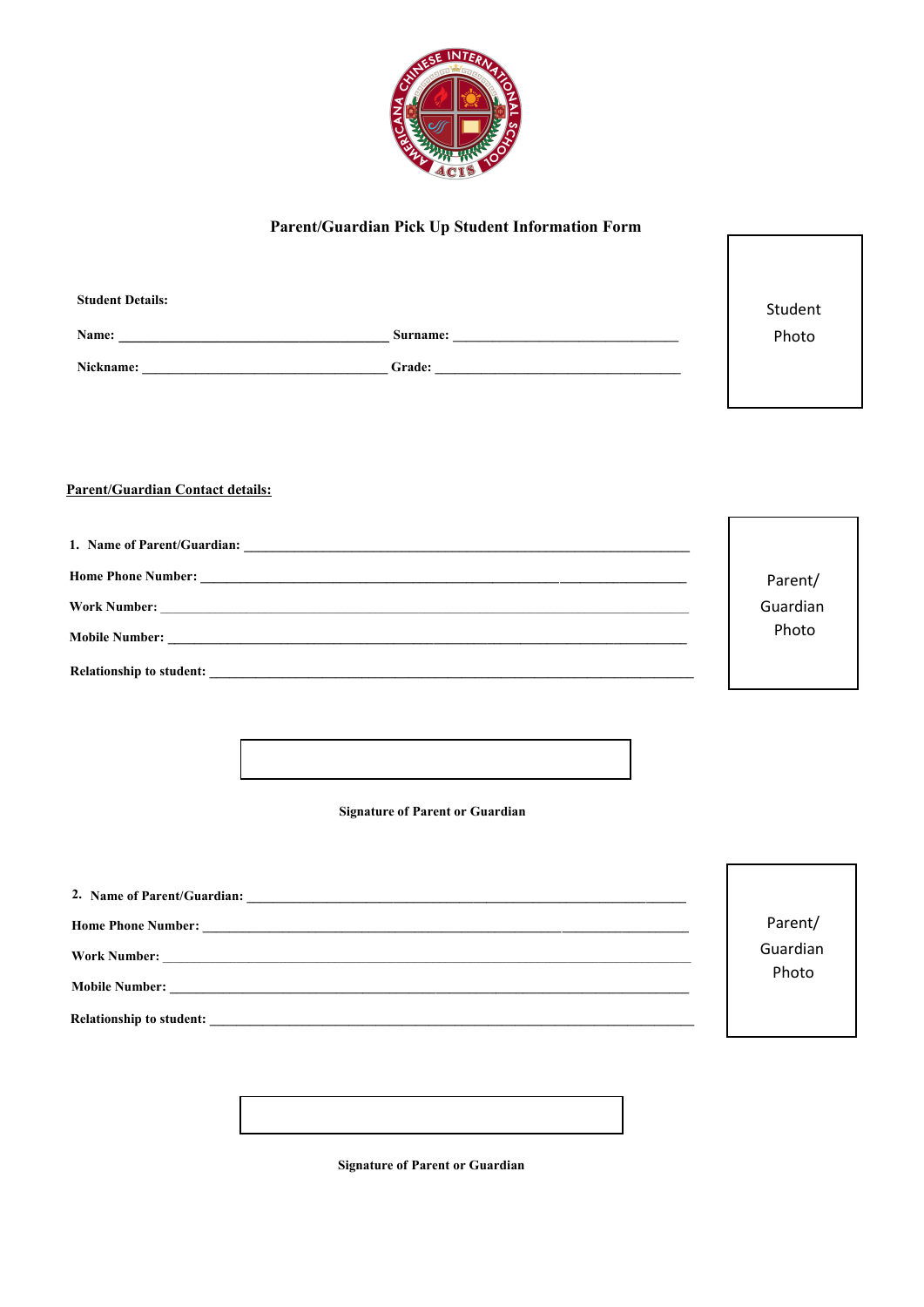

#### **Student Pick- Up / Authorization Form**

| Name of Student:   | Grade:            |  |
|--------------------|-------------------|--|
|                    |                   |  |
| Parent / guardian: | Parent /guardian: |  |

#### **Authorized Person to Pick-Up Student**

 Please list all persons, besides parents/guardians, who are authorized to pick up your child from school below. Please inform the person on the list in advance to carry identification with them when coming to the school. If there is any **Note:** For your child's safety, all authorized people will be asked for photo identification to match the listed person(s) below. change(s) on the list, please inform school office to update the record.

| Name | Relationship | Minor | Phone No. |
|------|--------------|-------|-----------|
|      |              |       |           |
|      |              |       |           |
|      |              |       |           |
|      |              |       |           |
|      |              |       |           |
|      |              |       |           |

#### **Not Authorized to Pick- up Student**

| Name | Do they know they cannot pick up<br>your child | Comments |
|------|------------------------------------------------|----------|
|      |                                                |          |
|      |                                                |          |

#### **Please where applicable:**

\_\_\_\_\_\_ My child cannot be picked up by **any unauthorized person**.

\_\_\_\_\_\_ I may occasionally send a friend or relative to pick up my child. If so, I will notify the office by phone or in written form on the day of the change.

NOTE: Your child WILL NOT be picked up by anyone who is not authorized. Authorization will be determined based on this form submitted by the parent. It is the parent's responsibility to keep the information up to date.

Parent/Guardian's Signature extending the Relationship to Student and Date Date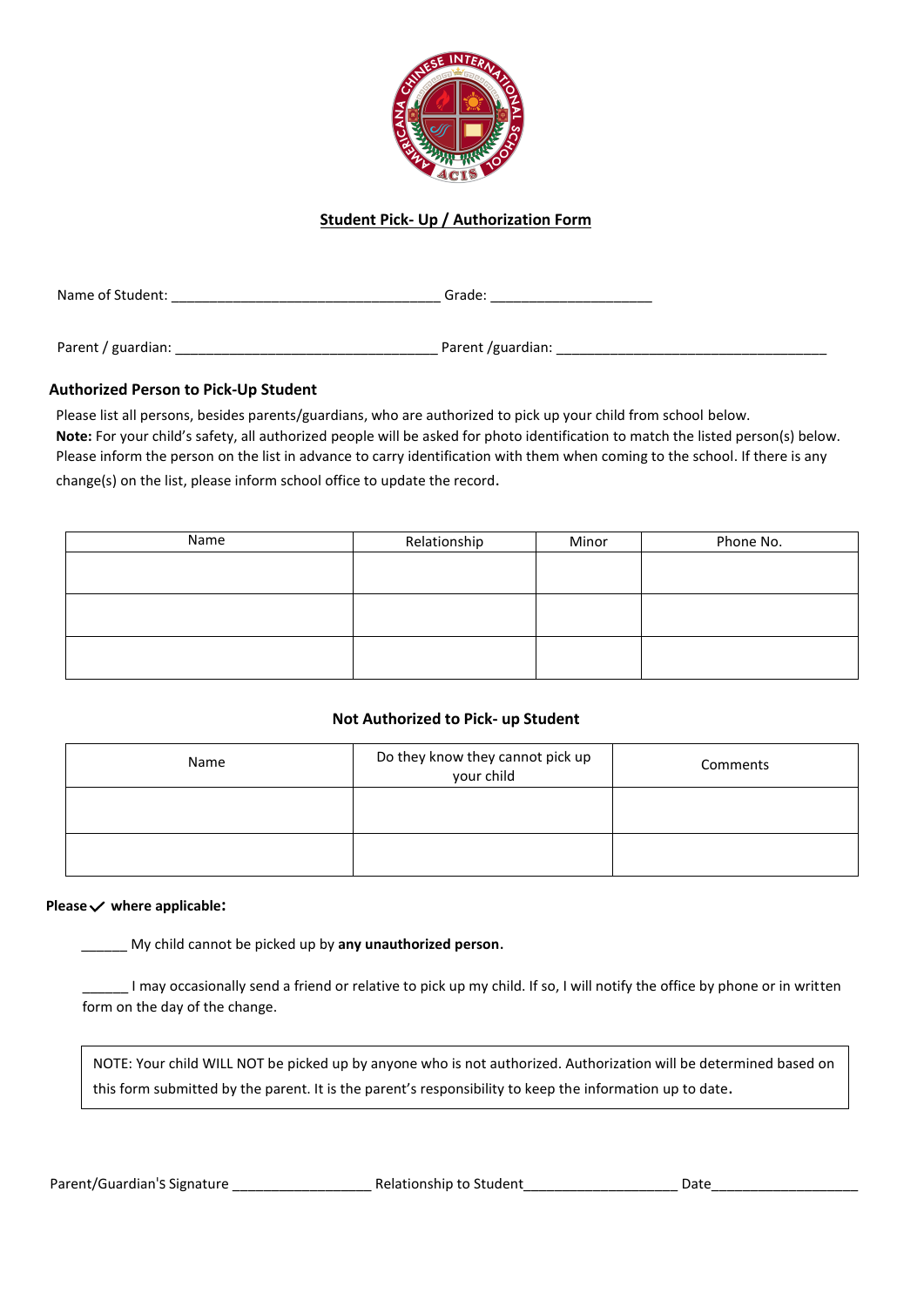

Dear Parents/Guardians,

Re: Permission to take photos/videos of classroom and school activities for school promotion

Americana Chinese International School would like to have confirmation from parents/guardians on your agreement to allow our school to take photos/videos of your child during school hours and for all school activities. All photos/videos taken by our staff will be used solely for our school website, Facebook page, Instagram and also other activities that we are participating in.

We understand there may be privacy concerns. Therefore, we would like to get parents' permission for allow the school to take photos/videos of your child during the time they are studying at our school. We would like to emphasize once again that all the photos/videos taken will be solely used for promotional use of the school.

Please sign and return the form to your child's homeroom teacher so that we are able to confirm your child's participation. If you have any enquiries or concerns, please contact our Administration Department.

Our school policy is that parents are not permitted to take photos/videos of other students on campus as some parents may not give permission for taking any photos/videos of their child. Thank you for your cooperation.

Sincerely,

Ms. Somkit Buarawong School Director

Ms. Brittany Yandell School Principal

| I, Mr./Mrs./<br>/Miss | arent of | الصحية<br>21 C 16 |
|-----------------------|----------|-------------------|
|                       |          |                   |

I give permission for the school of taking photos/videos of my child for all academic year they are in ACIS

I do not give permission for the school of taking photos/videos of my child for all academic year they are in ACIS

(Name & Signature of Parent) \_\_\_\_\_\_\_\_\_\_\_\_\_\_\_\_(Date)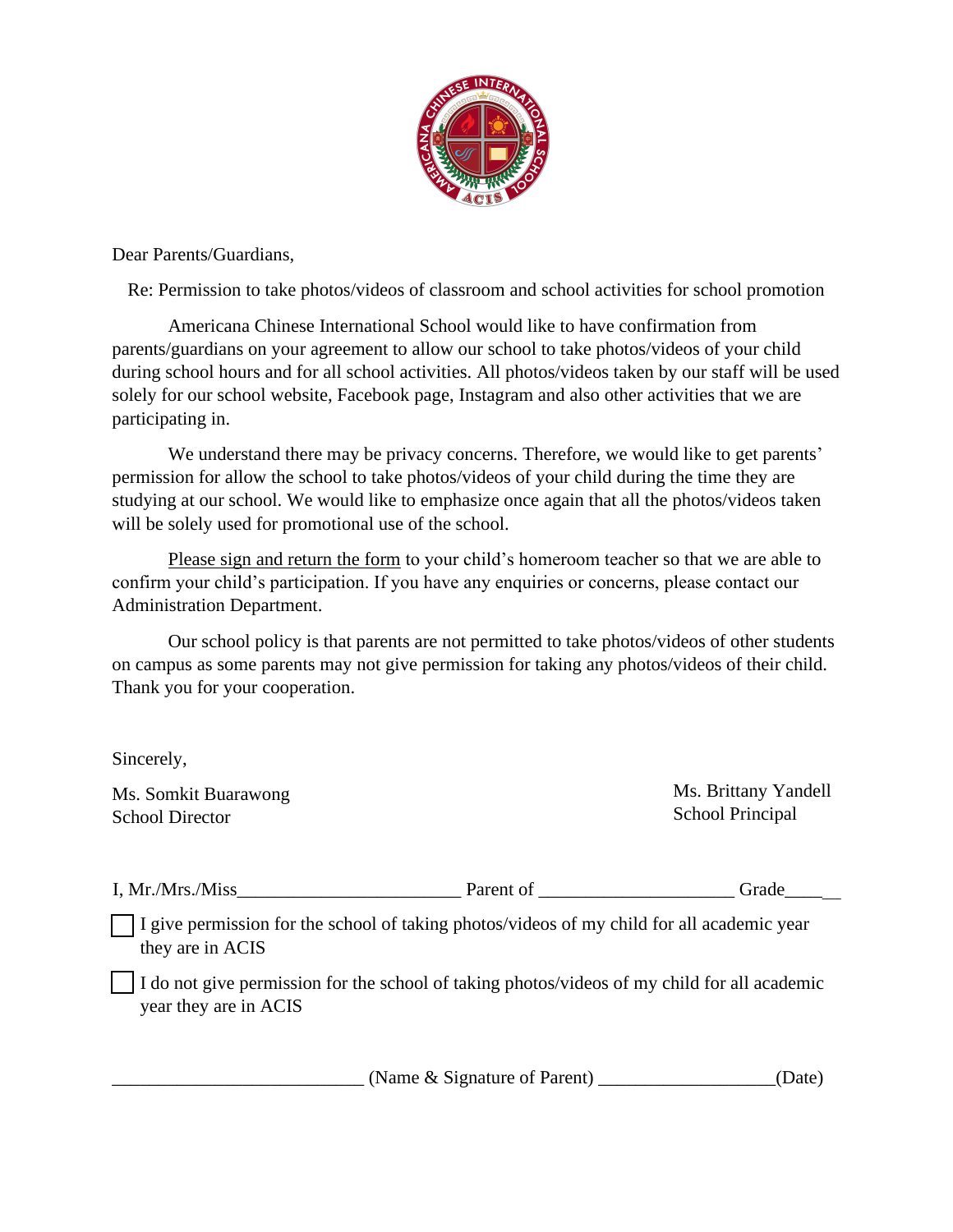

## **Indemnity to Americana Chinese International School (ACIS) Chiang Mai**

Our school provides physical education to our students, which includes swimming lessons, sports and educational outings. In the event of any injury of my child or any damage/lost to the property of my child whilst participating in the above, or while at the school premises, or being transported to and from the school, I will not hold the school or any member of the school staff responsible. By signing this indemnity, I understand that in case of emergency, every effort will be made to contact parents. If we are still not able to contact the parents, my child will be taken to either his family doctor (as indicated on the medical details form) or a suitable hospital for treatment.

| I, Mr./Mrs./Miss                       | Parent of | Grade |
|----------------------------------------|-----------|-------|
| Yes, I agree with the above statement. |           |       |

No, I do not agree with the above statement

(Name & Signature of Parent) (Date)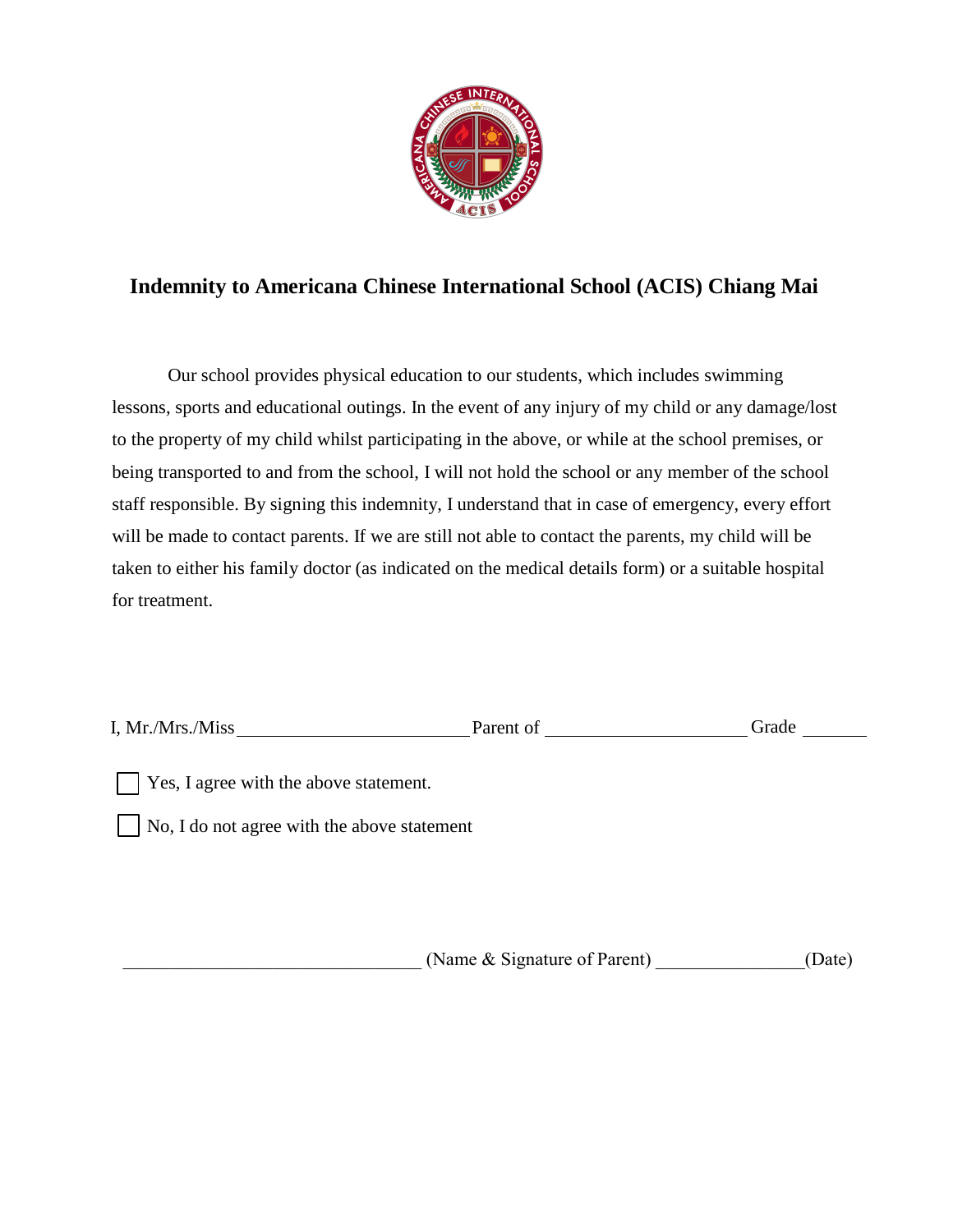

## **Parental Agreement**

I mutually agree to comply with the following regulations:

- 1. To pay the entrance fee prior to admission. I understand that the fees are non-refundable.
- 2. To pay the semester fee before the start of the school semester. Fees are non-refundable.
- 3. To pay the life time book fee, capital improvement fee, and all other fees other than tuition fees.
- 4. To provide my child with school uniform, PE kit and backpack.
- 5. In occurrence of damage(s) or lost of book(s)/school equipment, I agree to reimburse the school with a full cost.
- 6. To provide the school with an up-to-date copy of my child's most recent school report and other school reports.
- 7. To provide the school with an up-to-date medical information and to update the information whenever change(s) occurs.
- 8. To assist my child in completing all homework and tasks assigned by teacher(s).
- 9. I agree to provide written notification 4 weeks prior to termination of schooling.
- 10. I will send my child to school every school day unless he/she is ill. I agree to take him/her out of school only during school holidays.

Name of Student/Grade: \_\_\_\_\_\_\_\_\_\_\_\_\_\_\_\_\_\_\_\_\_\_\_\_\_\_\_\_\_\_\_\_\_\_\_\_

Name of Parent:

Signature of Parent/ Date: